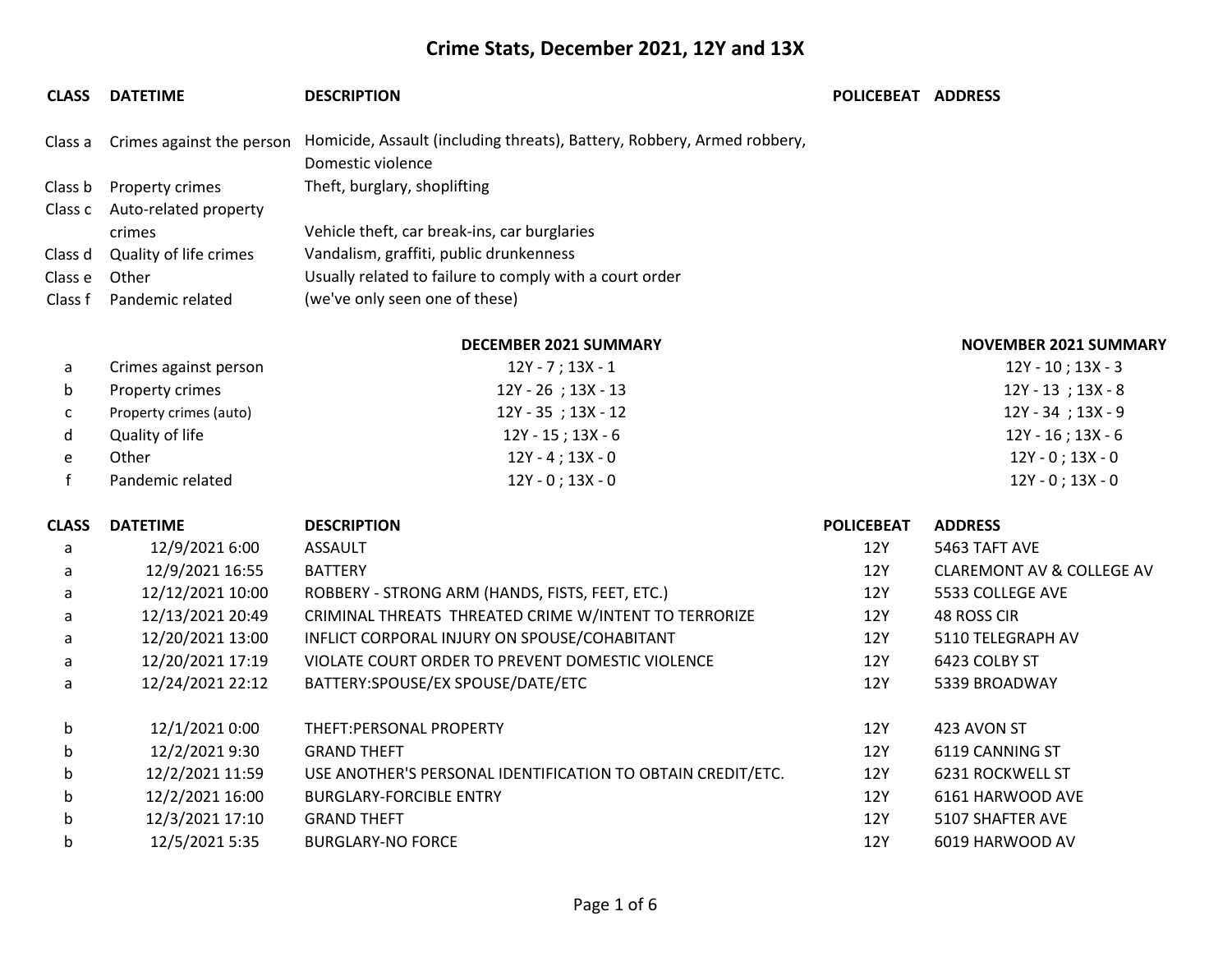| <b>CLASS</b> | <b>DATETIME</b>  | <b>DESCRIPTION</b>                                          | POLICEBEAT ADDRESS |                          |
|--------------|------------------|-------------------------------------------------------------|--------------------|--------------------------|
| b            | 12/6/2021 18:30  | <b>BURGLARY-FORCIBLE ENTRY</b>                              | 12Y                | 5330 COLLEGE AVE         |
| b            | 12/7/2021 5:05   | <b>BURGLARY-NO FORCE</b>                                    | 12Y                | 5925 COLLEGE AVE         |
| b            | 12/12/2021 5:56  | <b>BURGLARY-FORCIBLE ENTRY</b>                              | 12Y                | 6030 COLLEGE AV          |
| b            | 12/14/2021 12:00 | <b>GRAND THEFT</b>                                          | 12Y                | 5770 VICENTE             |
| b            | 12/14/2021 12:25 | USE ANOTHER'S PERSONAL IDENTIFICATION TO OBTAIN CREDIT/ETC. | 12Y                | 5558 KALES AVE           |
| b            | 12/16/2021 7:30  | <b>THEFT</b>                                                | 12Y                | 5760A VICENTE ST         |
| b            | 12/16/2021 21:00 | PETTY THEFT:\$50-                                           | 12Y                | 5500 BLK OF LOCKSLEY AV  |
| b            | 12/17/2021 12:00 | TRESPASS: OCCUPY PROPERTY W/O CONSENT                       | 12Y                | 6073 CLAREMONT AV        |
| b            | 12/20/2021 14:00 | <b>THEFT</b>                                                | 12Y                | 5701 COLLEGE AVE         |
| b            | 12/21/2021 3:32  | <b>THEFT</b>                                                | 12Y                | 6415 BENVENUE AVE        |
| b            | 12/22/2021 14:08 | MAIL/ETC THEFT/ETC                                          | 12Y                | 5439 LOCKSLEY AVE        |
| b            | 12/22/2021 14:30 | <b>THEFT</b>                                                | 12Y                | 400 BLK OF 66TH ST       |
| b            | 12/23/2021 22:00 | <b>THEFT</b>                                                | 12Y                | 5525 CLAREMONT AV        |
| b            | 12/24/2021 3:30  | <b>BURGLARY-FORCIBLE ENTRY</b>                              | 12Y                | 507 FOREST ST            |
| b            | 12/26/2021 21:50 | <b>BURGLARY-NO FORCE</b>                                    | 12Y                | 5299 COLLEGE AV          |
| b            | 12/26/2021 23:05 | <b>BURGLARY-NO FORCE</b>                                    | 12Y                | 5478 COLLEGE AVE         |
| b            | 12/27/2021 2:48  | MAIL/ETC THEFT/ETC                                          | 12Y                | 5505 KALES AV            |
| b            | 12/27/2021 11:10 | <b>BURGLARY-FORCIBLE ENTRY</b>                              | 12Y                | 382 60TH ST              |
| b            | 12/28/2021 1:00  | <b>THEFT</b>                                                | 12Y                | 428 61ST ST              |
| b            | 12/31/2021 4:11  | <b>BURGLARY-FORCIBLE ENTRY</b>                              | 12Y                | 5901 COLLEGE AV          |
| C            | 12/1/2021 8:15   | BURGLARY-AUTO                                               | 12Y                | 5215 MANILA AVE          |
| С            | 12/1/2021 8:30   | <b>BURGLARY-AUTO</b>                                        | 12Y                | <b>6203 CHABOT ROAD</b>  |
| c            | 12/1/2021 10:00  | <b>VEHICLE THEFT - AUTO</b>                                 | 12Y                | 411 HUDSON ST            |
| С            | 12/2/2021 16:20  | BURGLARY-AUTO                                               | 12Y                | <b>6480 BENVENUE AVE</b> |
| C            | 12/2/2021 18:30  | BURGLARY-AUTO                                               | 12Y                | 5400 COLLEGE AVE         |
| $\mathsf{C}$ | 12/2/2021 19:30  | BURGLARY-AUTO                                               | 12Y                | 5366 COLLEGE AVE         |
| С            | 12/2/2021 19:50  | <b>BURGLARY-AUTO</b>                                        | 12Y                | 5727 COLLEGE AVE         |
| C            | 12/3/2021 19:00  | <b>VEHICLE THEFT - AUTO</b>                                 | 12Y                | 5100 TELEGRAPH AV        |
| c            | 12/3/2021 21:00  | <b>VEHICLE THEFT - AUTO</b>                                 | 12Y                | 5578 CLAREMONT AV        |
| C            | 12/4/2021 22:05  | BURGLARY-AUTO                                               | 12Y                | 5366 COLLEGE AVE         |
| $\mathsf{C}$ | 12/5/2021 20:30  | BURGLARY-AUTO                                               | 12Y                | BRYANT AV & COLLEGE AV   |
| C            | 12/6/2021 19:00  | <b>BURGLARY-AUTO</b>                                        | 12Y                | 5933 COLLEGE AVE         |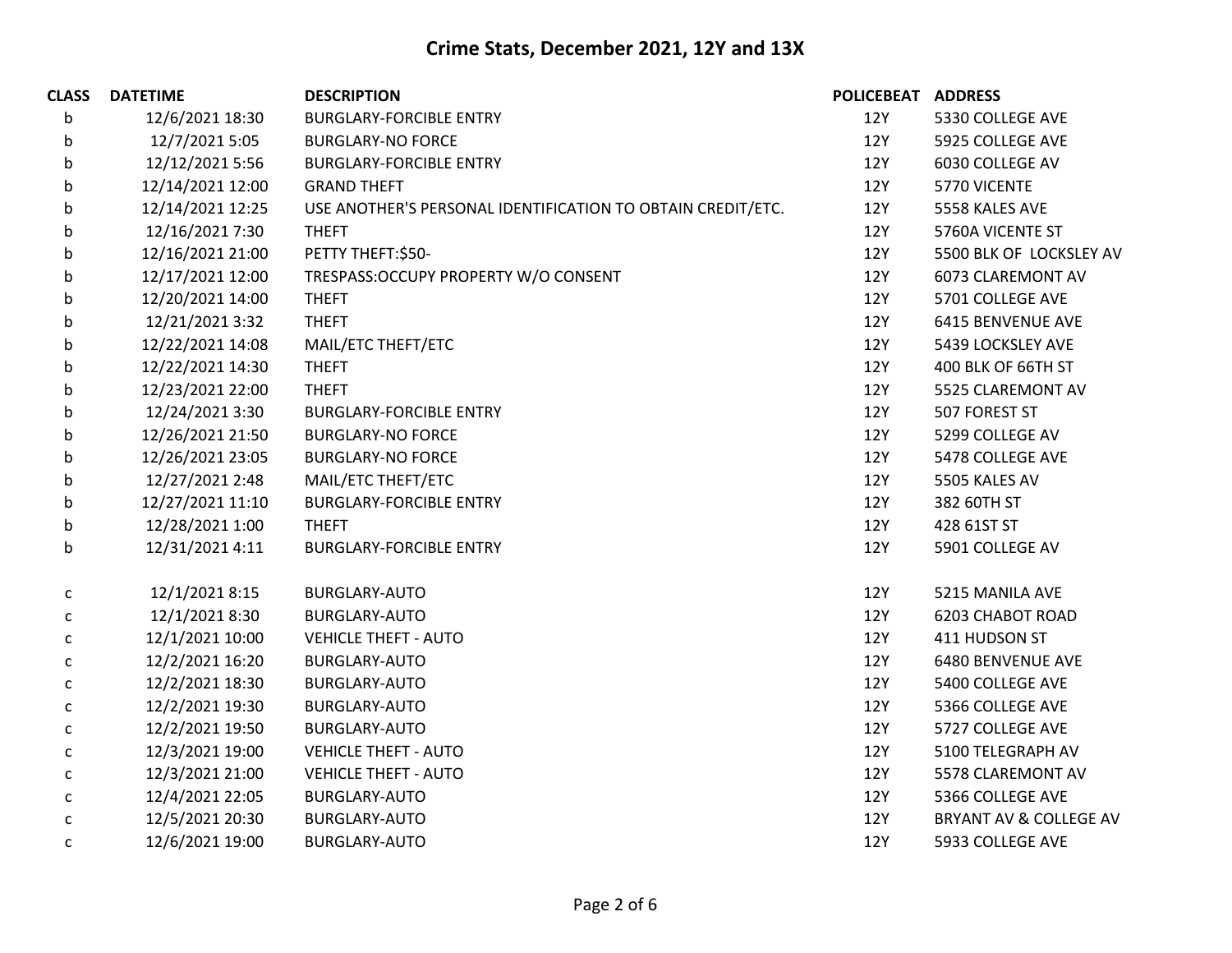| <b>CLASS</b> | <b>DATETIME</b>  | <b>DESCRIPTION</b>          | <b>POLICEBEAT</b> | <b>ADDRESS</b>           |
|--------------|------------------|-----------------------------|-------------------|--------------------------|
| C            | 12/9/2021 7:00   | ATTEMPT VEHICLE THEFT-AUTO  | 12Y               | 601 MARTIN ST            |
| с            | 12/10/2021 8:00  | <b>VEHICLE THEFT - AUTO</b> | <b>12Y</b>        | 473 NORTH ST             |
| С            | 12/11/2021 23:15 | <b>BURGLARY-AUTO</b>        | 12Y               | 5533 COLLEGE AVE         |
| с            | 12/12/2021 18:40 | <b>BURGLARY-AUTO</b>        | 12Y               | 5362 COLLEGE AVE         |
| С            | 12/12/2021 18:50 | <b>BURGLARY-AUTO</b>        | 12Y               | 5362 COLLEGE AVE         |
| С            | 12/12/2021 23:05 | ATTEMPT VEHICLE THEFT-AUTO  | <b>12Y</b>        | 5617 OCEAN VIEW DRIVE    |
| С            | 12/13/2021 19:15 | <b>BURGLARY-AUTO</b>        | 12Y               | 5455 COLLEGE AVE         |
| С            | 12/14/2021 17:00 | <b>VEHICLE THEFT - AUTO</b> | 12Y               | 6481 COLBY ST            |
| С            | 12/15/2021 19:00 | BURGLARY-AUTO               | 12Y               | 6310 COLLEGE AVE         |
| С            | 12/15/2021 19:15 | <b>BURGLARY-AUTO</b>        | <b>12Y</b>        | 303 HUDSON ST            |
| C            | 12/16/2021 20:00 | <b>BURGLARY-AUTO</b>        | 12Y               | 5830 COLLEGE AV          |
| с            | 12/16/2021 22:00 | <b>BURGLARY-AUTO</b>        | 12Y               | 5820 TELEGRAPH AVE       |
| С            | 12/16/2021 23:05 | <b>BURGLARY-AUTO</b>        | 12Y               | 5445 COLLEGE AVE         |
| с            | 12/17/2021 3:00  | ATTEMPT VEHICLE THEFT-AUTO  | 12Y               | 5308 LAWTON AVE          |
| С            | 12/17/2021 17:30 | BURGLARY-AUTO               | 12Y               | 6228 TELEGRAPH AVE       |
| С            | 12/20/2021 21:10 | <b>BURGLARY-AUTO</b>        | 12Y               | 5421 COLLEGE AVE         |
| с            | 12/21/2021 19:00 | <b>BURGLARY-AUTO</b>        | 12Y               | 5453 KALES AVE           |
| С            | 12/21/2021 20:00 | <b>BURGLARY-AUTO</b>        | 12Y               | 5533 COLLEGE AVE         |
| $\mathsf{C}$ | 12/24/2021 18:00 | <b>VEHICLE THEFT - AUTO</b> | 12Y               | 5150 SHAFTER AV          |
| c            | 12/24/2021 21:00 | <b>VEHICLE THEFT - AUTO</b> | 12Y               | <b>5960 CHABOLYN TER</b> |
| C            | 12/26/2021 14:00 | <b>VEHICLE THEFT - AUTO</b> | 12Y               | 5300 BLK OF BROADWAY     |
| с            | 12/29/2021 18:00 | <b>VEHICLE THEFT - AUTO</b> | 12Y               | 481 HUDSON ST            |
| С            | 12/31/2021 18:00 | <b>VEHICLE THEFT - AUTO</b> | 12Y               | 400BLK 61ST STREET       |
| d            | 12/2/2021 18:00  | VANDALISM                   | 12Y               | 5366 COLLEGE AVE         |
| d            | 12/6/2021 20:00  | VANDALISM                   | 12Y               | 5812 COLLEGE AVE         |
| d            | 12/6/2021 21:35  | VANDALISM                   | 12Y               | 5655 COLLEGE AVE         |
| d            | 12/10/2021 17:00 | VANDALISM                   | 12Y               | 5366 COLLEGE AVE         |
| d            | 12/13/2021 4:00  | VANDALISM                   | 12Y               | <b>5854 BIRCH COURT</b>  |
| d            | 12/15/2021 17:30 | VANDALISM                   | 12Y               | 5900 COLLEGE AVE         |
| d            | 12/15/2021 18:55 | VANDALISM                   | 12Y               | 6023 COLLEGE AVE         |
| d            | 12/15/2021 19:00 | VANDALISM                   | 12Y               | 5219 COLLEGE AVE         |
| d            | 12/15/2021 19:35 | VANDALISM                   | 12Y               | 5931 COLLEGE AVE         |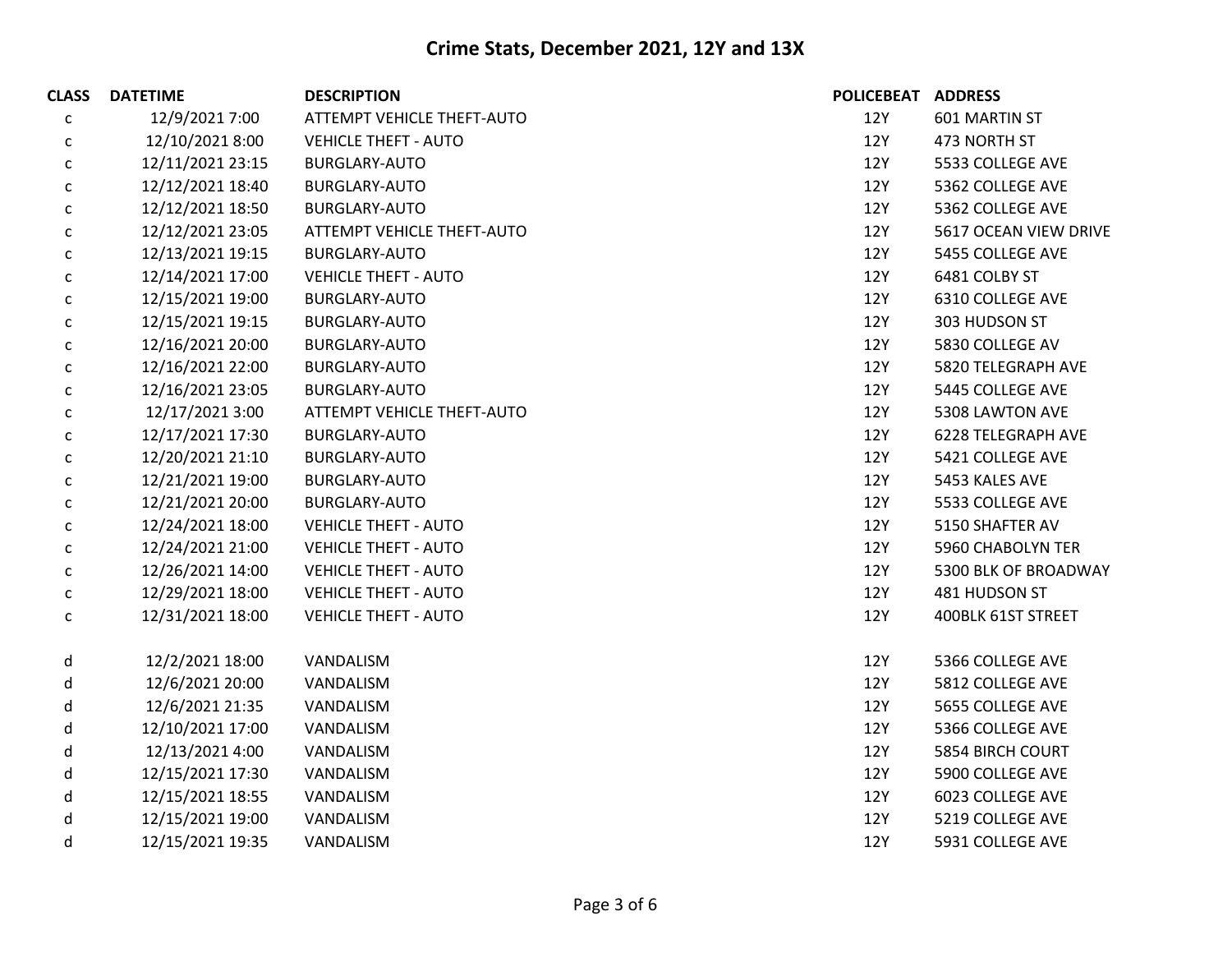| <b>CLASS</b> | <b>DATETIME</b>  | <b>DESCRIPTION</b>                                    | <b>POLICEBEAT</b> | <b>ADDRESS</b>                       |
|--------------|------------------|-------------------------------------------------------|-------------------|--------------------------------------|
| d            | 12/15/2021 20:00 | VANDALISM                                             | 12Y               | 5347 BOYD AVE                        |
| d            | 12/17/2021 4:15  | VANDALISM                                             | 12Y               | 5940 COLLEGE AVE                     |
| d            | 12/20/2021 1:00  | VANDALISM                                             | 12Y               | 457 HUDSON ST                        |
| d            | 12/22/2021 4:20  | VANDALISM                                             | 12Y               | 6249 MANOA ST                        |
| d            | 12/24/2021 23:05 | VANDALISM                                             | 12Y               | 5355 BOYD AV                         |
| d            | 12/27/2021 14:10 | VANDALISM                                             | 12Y               | 5830 COLLEGE AV                      |
| e            | 12/9/2021 16:55  | EXHIBIT DEADLY WEAPON OTHER THAN FIREARM              | 12Y               | <b>CLAREMONT AV &amp; COLLEGE AV</b> |
| e            | 12/13/2021 20:49 | EXHIBIT DEADLY WEAPON OTHER THAN FIREARM              | 12Y               | 48 ROSS CIR                          |
| e            | 12/16/2021 22:29 | CARRY LOADED HANDGUN: NOT REG OWNER                   | 12Y               | 5450 COLLEGE AV                      |
| e            | 12/16/2021 22:29 | WILLFUL DISCHARGE FIREARM IN NEGLIGENT MANNER         | 12Y               | 5450 COLLEGE AV                      |
|              |                  | INCIDENTS WITH MULTIPLE CHARGES IN 12Y                |                   |                                      |
| a            | 12/9/2021 16:55  | <b>BATTERY</b>                                        | 12Y               | <b>CLAREMONT AV &amp; COLLEGE AV</b> |
| e            | 12/9/2021 16:55  | EXHIBIT DEADLY WEAPON OTHER THAN FIREARM              | 12Y               | <b>CLAREMONT AV &amp; COLLEGE AV</b> |
| a            | 12/13/2021 20:49 | CRIMINAL THREATS THREATED CRIME W/INTENT TO TERRORIZE | 12Y               | 48 ROSS CIR                          |
| e            | 12/13/2021 20:49 | EXHIBIT DEADLY WEAPON OTHER THAN FIREARM              | 12Y               | 48 ROSS CIR                          |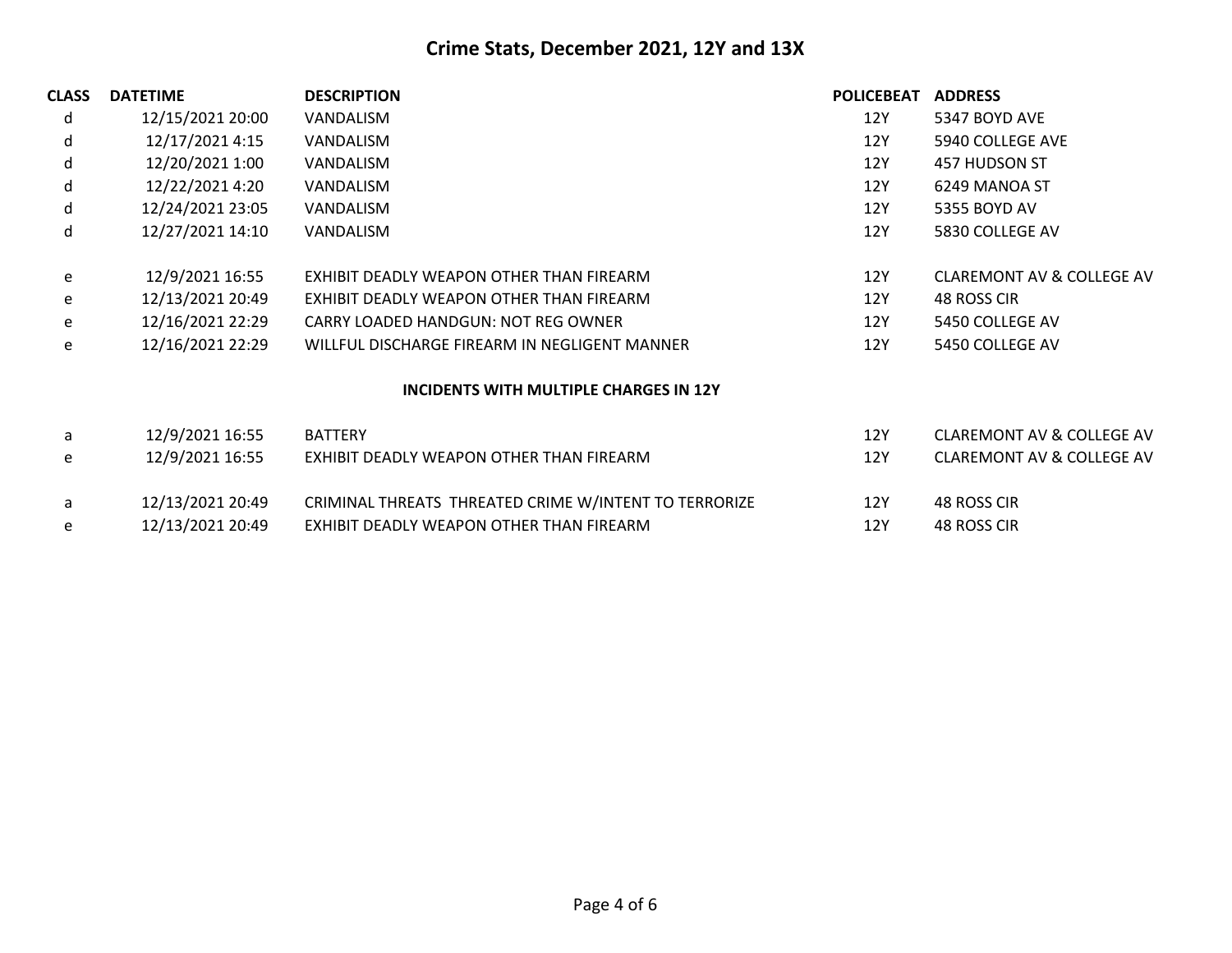| <b>CLASS</b> | <b>DATETIME</b>  | <b>DESCRIPTION</b>                                          | POLICEBEAT ADDRESS |                                |
|--------------|------------------|-------------------------------------------------------------|--------------------|--------------------------------|
| a            | 12/17/2021 19:00 | RAPE BY FORCE/FEAR/ETC                                      | 13X                | 5710 MARGARIDO DR              |
| b            | 12/1/2021 9:45   | <b>GRAND THEFT</b>                                          | 13X                | 6148 OCEAN VIEW DRIVE          |
| b            | 12/1/2021 13:20  | USE ANOTHER'S PERSONAL IDENTIFICATION TO OBTAIN CREDIT/ETC. | 13X                | 5243 GOLDEN GATE AVE           |
| b            | 12/5/2021 21:30  | <b>BURGLARY-FORCIBLE ENTRY</b>                              | 13X                | 5295 BROADWAY TER              |
| b            | 12/9/2021 1:30   | <b>BURGLARY-NO FORCE</b>                                    | 13X                | 5211 BROADWAY TERRACE          |
| b            | 12/12/2021 13:00 | <b>THEFT</b>                                                | 13X                | 27 CONTRA COSTA PL             |
| b            | 12/14/2021 11:00 | <b>THEFT</b>                                                | 13X                | <b>6360 BROOKSIDE AV</b>       |
| b            | 12/14/2021 11:09 | MAIL/ETC THEFT/ETC                                          | 13X                | 5917 CONTRA COSTA ROAD         |
| b            | 12/14/2021 13:40 | <b>GRAND THEFT</b>                                          | 13X                | 6251 ACACIA AVE                |
| b            | 12/16/2021 23:55 | MAIL/ETC THEFT/ETC                                          | 13X                | 5272 GOLDEN GATE AVE           |
| b            | 12/20/2021 23:58 | MAIL/ETC THEFT/ETC                                          | 13X                | 5169 GOLDEN GATE AVE           |
| b            | 12/22/2021 2:15  | <b>THEFT</b>                                                | 13X                | 5860 BUENA VISTA AVE           |
| b            | 12/23/2021 2:14  | MAIL/ETC THEFT/ETC                                          | 13X                | 5855 HERON DRIVE               |
| $\mathsf b$  | 12/26/2021 17:00 | <b>THEFT</b>                                                | 13X                | <b>6085 CONTRA COSTA RD</b>    |
| c            | 12/1/2021 6:57   | <b>VEHICLE THEFT - AUTO</b>                                 | 13X                | 35 BUENA VISTA PL              |
| $\mathsf{C}$ | 12/4/2021 0:01   | ATTEMPT VEHICLE THEFT-AUTO                                  | 13X                | 6105 BUENA VISTA AVE           |
| $\mathsf{C}$ | 12/14/2021 13:40 | <b>VEHICLE THEFT - AUTO</b>                                 | 13X                | 6251 ACACIA AVE                |
| c            | 12/17/2021 19:00 | <b>VEHICLE THEFT - AUTO</b>                                 | 13X                | 124 HERMOSA AV                 |
| c            | 12/21/2021 10:00 | <b>VEHICLE THEFT - AUTO</b>                                 | 13X                | 517 FLORENCE AV                |
| c            | 12/21/2021 21:30 | <b>VEHICLE THEFT - AUTO</b>                                 | 13X                | 5878 BROADWAY TER              |
| $\mathsf{C}$ | 12/23/2021 16:00 | <b>VEHICLE THEFT - AUTO</b>                                 | 13X                | XCROSS FROM 6191 OCEAN VIEW DR |
| c            | 12/23/2021 17:47 | <b>VEHICLE THEFT - AUTO</b>                                 | 13X                | 414 MODOC AVE                  |
| C            | 12/24/2021 3:21  | <b>VEHICLE THEFT - AUTO</b>                                 | 13X                | 5876 SAINT PAUL CT             |
| c            | 12/25/2021 2:00  | BURGLARY-AUTO                                               | 13X                | 6276 ACACIA AVE                |
| c            | 12/25/2021 4:40  | ATTEMPT VEHICLE THEFT-AUTO                                  | 13X                | 5801 MARGARIDO DRIVE           |
| $\mathsf{C}$ | 12/29/2021 9:00  | <b>VEHICLE THEFT - AUTO</b>                                 | 13X                | <b>65 BUCKEYE AV</b>           |
| d            | 12/4/2021 0:00   | VANDALISM                                                   | 13X                | 4631 HARBORD DRIVE             |
| $\sf d$      | 12/4/2021 0:00   | VANDALISM                                                   | 13X                | 5442 BROADWAY                  |
| d            | 12/11/2021 19:35 | <b>DUI ALCOHOL/DRUGS</b>                                    | 13X                | 365 FLORENCE AV                |
| d            | 12/23/2021 19:30 | VANDALISM                                                   | 13X                | 5861 MARGARIDO DRIVE           |